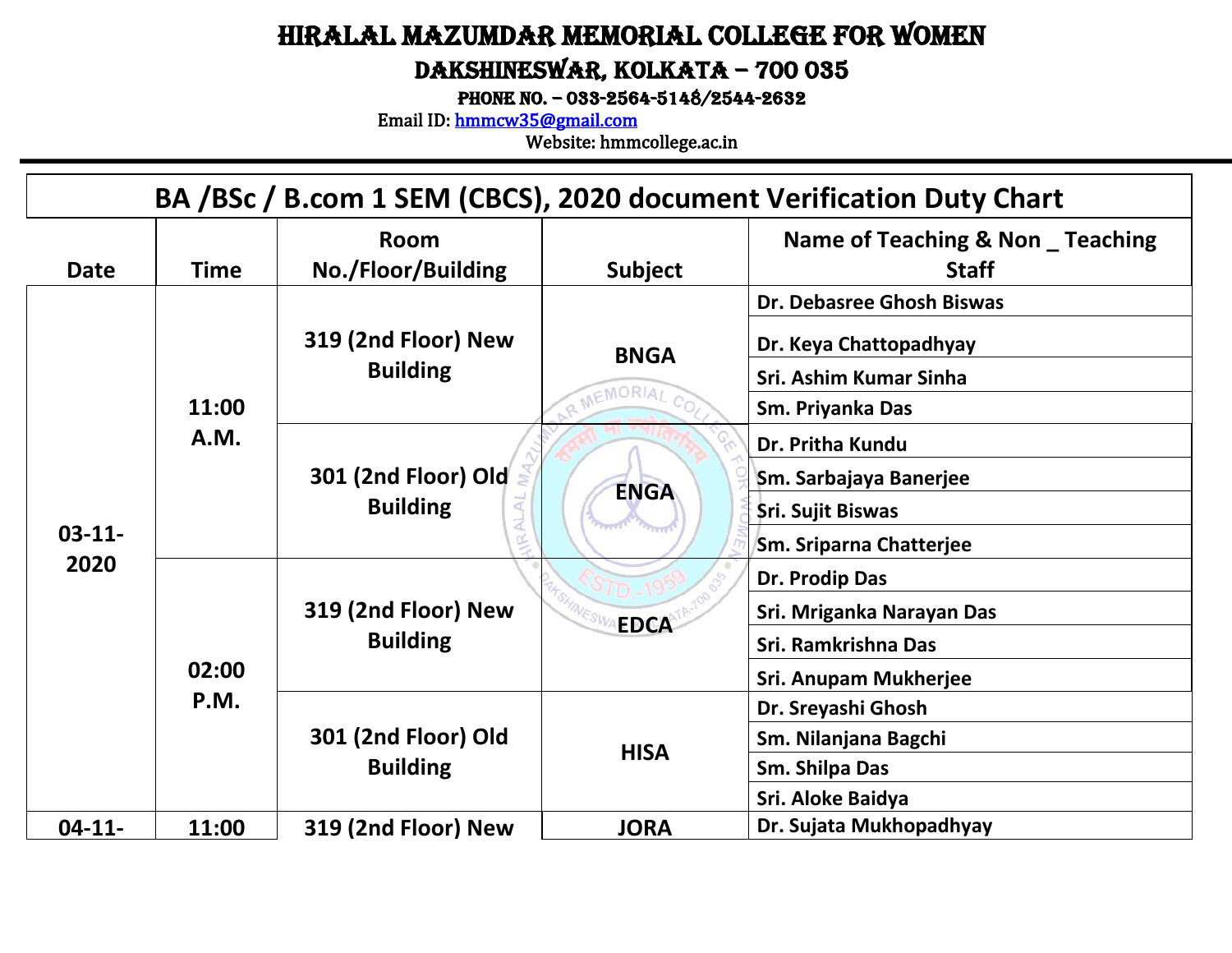### Hiralal Mazumdar Memorial College for Women Dakshineswar, Kolkata – 700 035

PHONE NO. - 033-2564-5148/2544-2632

Email ID: [hmmcw35@gmail.com](mailto:hmmcw35@gmail.com) 

| 2020        | A.M.  | <b>Building</b>     |                    | Sm. Tanaya Ray                      |
|-------------|-------|---------------------|--------------------|-------------------------------------|
|             |       |                     |                    | Sri. Manoj Kanti Biswas             |
|             |       |                     |                    | Sm. Sagufta Afreen                  |
|             |       |                     |                    | Dr. Chandan Kr Roy                  |
|             |       | 116 (Ground Floor)  | <b>MUCA</b>        | Dr. Silpi Aditya Basu               |
|             |       | <b>New Building</b> |                    | <b>Sri. Moloy Banerjee</b>          |
|             |       |                     |                    | <b>Sri. Siba Prasad Chakraborty</b> |
|             |       |                     | <b>PHIA</b>        | Sm. Sandhya Saren                   |
|             |       | 301 (2nd Floor) Old |                    | Sri. Subhankar Malakar              |
|             |       | <b>Building</b>     |                    | Dr. Rupa Sen                        |
|             |       |                     | <b>PLSA</b>        | Sm. Madhabi Mandi                   |
|             |       | 319 (2nd Floor) New |                    | Sri. Dibakanta Jha                  |
|             |       | <b>Building</b>     | <b>SANA</b>        | <b>Sm. Sriparna Chatterjee</b>      |
|             |       | 116 (Ground Floor)  |                    | Dr. Chandraboli Dutta               |
|             | 02:00 | <b>New Building</b> | <b>SOCA</b><br>KOL | Sm. Priyanka Das                    |
|             | P.M.  | 301 (2nd Floor) Old |                    | Dr. Dilip Panda                     |
|             |       | <b>Building</b>     | <b>URDA</b>        | Sri. Ashim Kumar Sinha              |
|             |       | 224 (1st Floor) New |                    | <b>Dr. Tamal Mondal</b>             |
|             |       | <b>Building</b>     | <b>BOTA</b>        | Sri. Anupam Mukherjee               |
| $05 - 11 -$ | 11:00 | 116 (Ground Floor)  | <b>CEMA</b>        | Dr. Amrita Banerjee                 |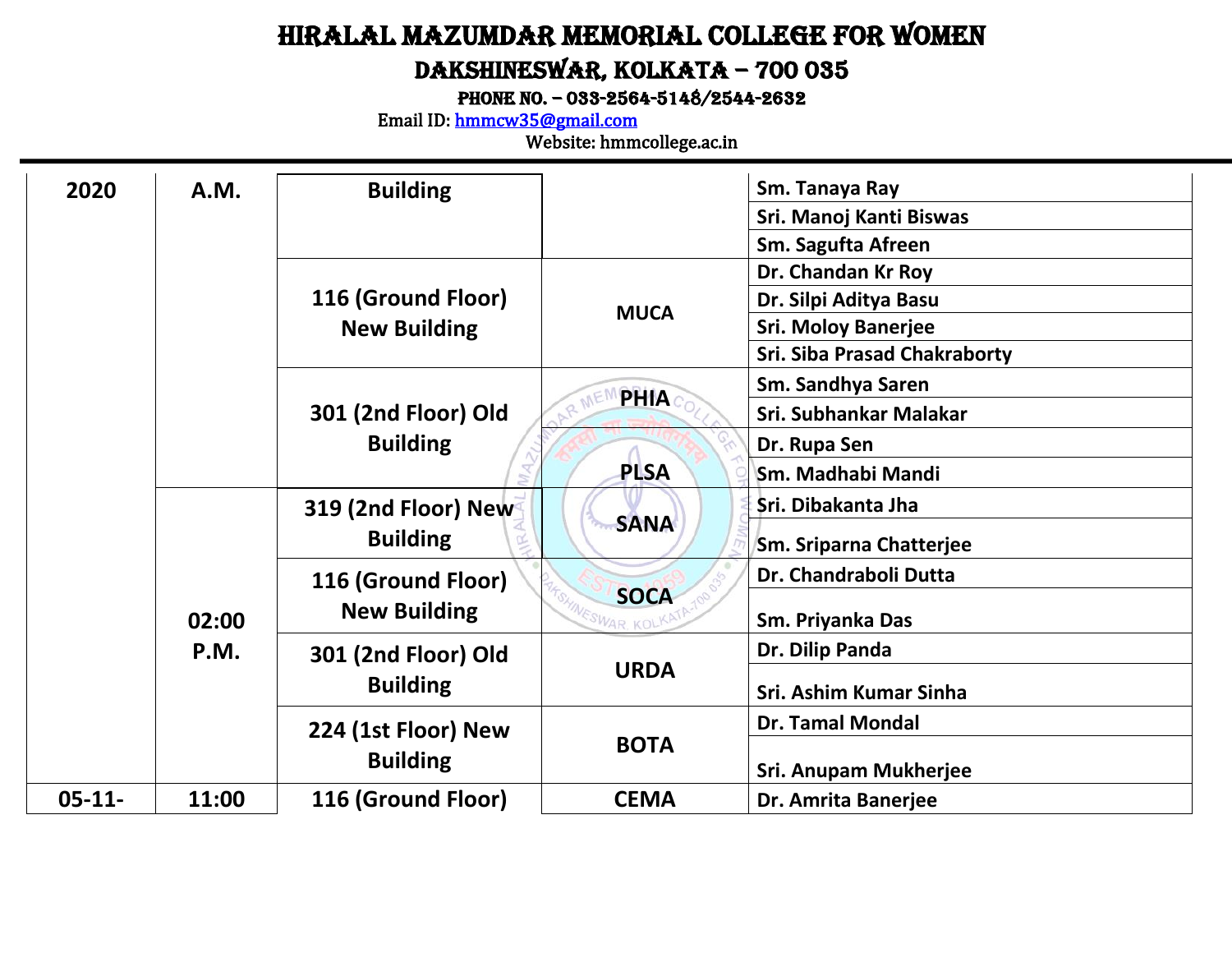### Hiralal Mazumdar Memorial College for Women Dakshineswar, Kolkata – 700 035

PHONE NO. - 033-2564-5148/2544-2632

Email ID: [hmmcw35@gmail.com](mailto:hmmcw35@gmail.com) 

| 2020        | <b>A.M.</b> | <b>New Building</b> |                        | Sm. Shilpa Das               |
|-------------|-------------|---------------------|------------------------|------------------------------|
|             |             |                     |                        | Sm. Soma Saha                |
|             |             |                     |                        |                              |
|             |             | 319 (2nd Floor) New | <b>FNTA</b>            | Sm. Mousali Sinha            |
|             |             | <b>Building</b>     |                        | Sri. Ashim Kumar Sinha       |
|             |             |                     |                        | Sm. Priyanka Das             |
|             |             |                     |                        | Sri. Aditya Subba            |
|             |             | 301 (2nd Floor) Old | <b>GEOA</b>            | Sm. Anindita Samanta         |
|             |             | <b>Building</b>     |                        | <b>Sri. Anupam Mukherjee</b> |
|             |             |                     |                        | Sri. Aloke Baidya            |
|             |             |                     |                        | Dr. Rajasree Chakraborty     |
|             |             | 224 (1st Floor) New |                        | Dr. Arpita Mukherjee         |
|             |             | <b>Building</b>     | <b>PSYA</b>            | Sm. Sriparna Chatterjee      |
|             |             |                     |                        | Sri. Manoj Kanti Biswas      |
|             |             |                     |                        | Dr. Indrajit Biswas          |
|             |             | 319 (2nd Floor) New | <b>ZOOA</b>            | <b>Dr. Rehan Ahamed</b>      |
|             |             | <b>Building</b>     |                        | Sri. Ramkrishna Das          |
| $05 - 11 -$ | 02:00       |                     |                        | Sm. Madhabi Mandi            |
| 2020        | <b>P.M.</b> |                     |                        |                              |
|             |             | 301 (2nd Floor) Old | <b>B.Com (General)</b> | Dr. Sonali Mukherjee         |
|             |             | <b>Building</b>     | & B.Sc (General)       | Dr. Lipika Mullick           |
|             |             |                     |                        | Sri. Subhankar Malakar       |